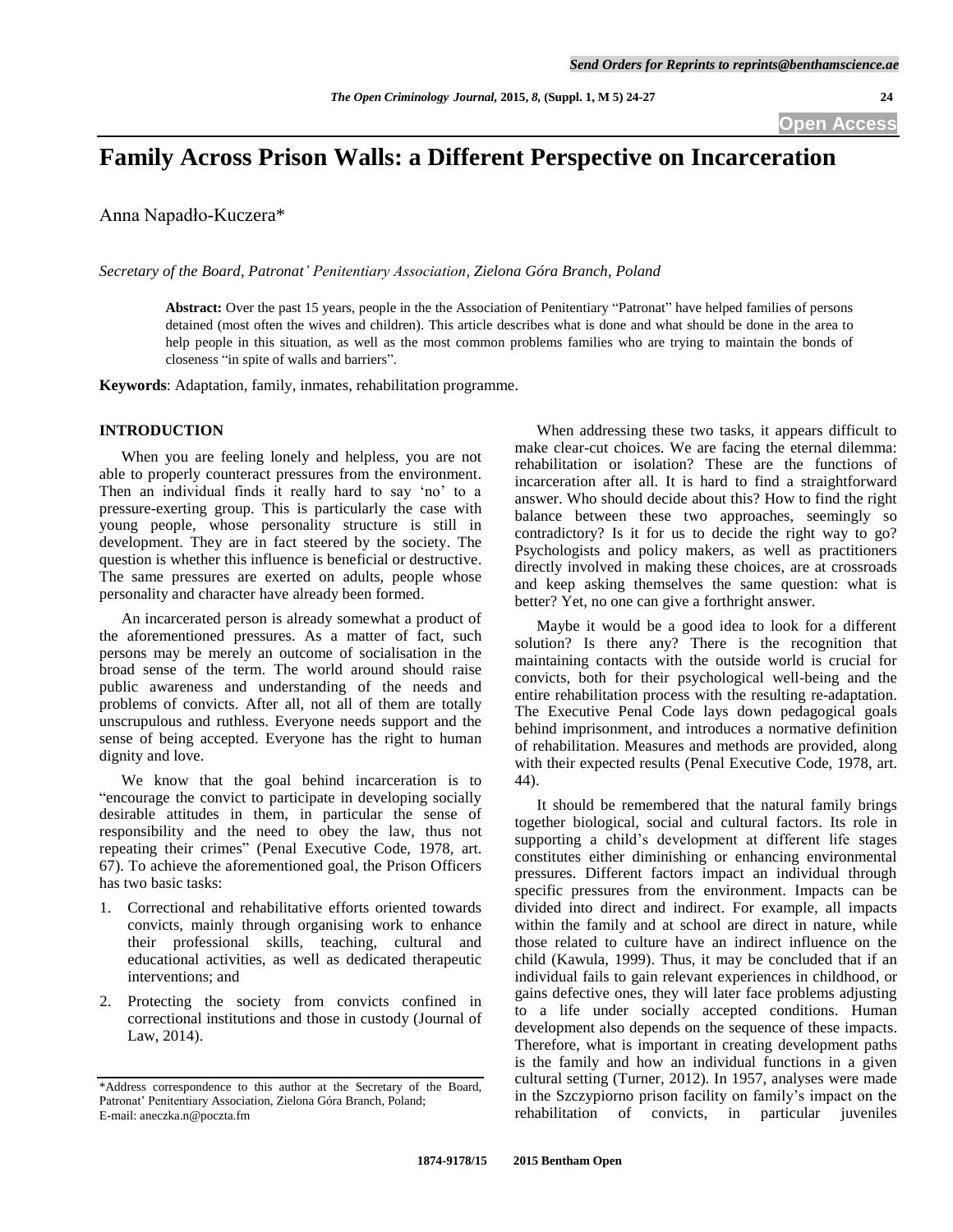(Machel, 1989). Rehabilitation pedagogy suggests that maintaining ties between prisoners and their families is indispensable. If such ties are successfully maintained, inmates' psychological hygiene is greatly improved and their motivation to behave well in prison may grow stronger. Undoubtedly, it also gives the sense of being needed and loved, something that is indispensable for everyone. An imprisoned convict has been artificially separated from his or her family and the direct family influence is discontinued. We are well aware that this influence could have been negative at times, but still nearly in all cases the family is the source of emotional and formal support. Under Article 105 of the Penal Executive Code, "the convict should be allowed to maintain ties, mainly with the family and other loved ones, by way of visits, letters, telephone calls, packages and money transfers, (…)" (Penal Executive Code, 1978). The family can be supported in the rehabilitation process. For this purpose, the prison tutor should influence to a certain degree a convict's contacts with his or her family by regulating the frequency, form and duration of such contacts. This effort strengthens family bonds and positive motivation and, as a result, is conducive to social adaptation that follows later.

## **EXPERIENCES**

Since it is crucial for the convict to maintain ties with the family and the "outside world", the convicted parent's contact with their child emerges as one of utmost importance. This special contact is meaningful in two ways. On one hand, it is important for the imprisoned parent, as it promotes his or her rehabilitation and later re-adaptation, and on the other hand, it is equally important for the child who is being raised without his or her mother or father.

In our daily practice, we tend to focus solely on the rehabilitation of convicts within the correctional institution. We forget about their next of kin, who are out there in the free world and face all kinds of problems and concerns resulting from the fact that their loved ones are imprisoned. It would be worthwhile to take their experiences and feelings connected with such separation into consideration as well. Are there any innovative solutions in place to bring incarcerated parents closer to their children staying outside the prison walls?

In order to address these concerns, the Zielona Góra Branch of the "Patronage" Penitentiary Association organised and carried out a pilot project back in 2004. Under that project, a group of four convicted women from the Correctional Institution in Krzywaniec went on a 7-day holiday at the lake in Sława together with their children. Project participants had been selected by the prison staff. Unfortunately, their number could not have been higher due to scarce funds of the Association at the time. During their stay in the boarding house, they were accompanied by an Association member (a volunteer and a social pedagogue by profession), whose task was to support the group in their daily activities. As organisers, we did not assume any supervision or control. The Executive Penal Code and bylaws of correctional institutions provide for a one-off 7-day pass from prison, and that was the formal arrangement chosen here (1978). The convicts were taken to the destination, whereas children were brought there by their

family members. A volunteer who accompanied them recalls:

"I was apprehensive at the prospect of my weekly stay in Radzyń. I did not know what women I was going to be with for the coming week, whether they were outgoing and open, or just the opposite: reserved and with a negative attitude. It turned out that my fears had been unfounded. I met four warm and open women who had not lost their eagerness to have fun and to engage in 'normal' social life despite their difficult situation" (see Napadło- Kuczera, 2013).

The convicts spent their time in the boarding house chiefly with their children, and the children could not have been happier to have their moms only for themselves. Children found it incredibly meaningful that their moms were there to dress them up, comb their hair, tell a story and tuck them into bed. They craved all forms of physical contact: hugging, holding hands, etc. It was important for them that their moms saw them drawing pictures or bathing in the lake. It should also be mentioned that there was a holiday camp at this boarding house at the time, and children could join activities organised there (such as discos, all kinds of competitions or a campfire). Other highlights included bathing in the lake, going on pedalos, canoeing, angling and feeding ducks and swans. Project participants were clearly trying to make up for lost time and for their absence at home; they also strived to enhance their parental authority. It was not easy, as it is hard to be a mom just for seven days, and long-distance parenting proves impossible. It was plain to see that this situation was a source of great distress for children. Some of them were not aware of the fact that their mom was in prison. They found it hard to accept that their mom keeps "going away for work" and cannot get back home with them.

During their stay, convicts acted naturally and were very self-reliant. They got on very well both with children from the holiday camp and holidaymakers staying in nearby summer cottages (they would play volleyball together). They were relaxed, and viewed their stay in Radzyń as a chance to get some rest from their daily hardships. Yet, they kept coming back to their imprisonment in conversations. Every woman has shared her "prison story" and told how difficult it was for her to live away from her family. They said many times that this holiday was a really good thing for them. Not only could they spend some time with their children, but also feel like free people for a moment, just like ordinary moms spending holidays with their kids. The time they had together helped them get to know each other better, as they had not have such an opportunity so far. From early on, they decided to "stick together" and so they did till the very end. This unique "solidarity" manifested itself in sharing childcare, leisure activities (swimming in the lake, playing volleyball and cards and organising a barbeque) or disbursing and preparing meals. They would return to their cottages only for the night, actually. They stayed outdoors all day along.

Given the fact that the pilot project had been successful and had achieved its initial goals, in 2006 and 2007 we organised "holiday with mom" again. Yet, this time children met their moms in the boarding house at the Correctional Institution in Krzywaniec.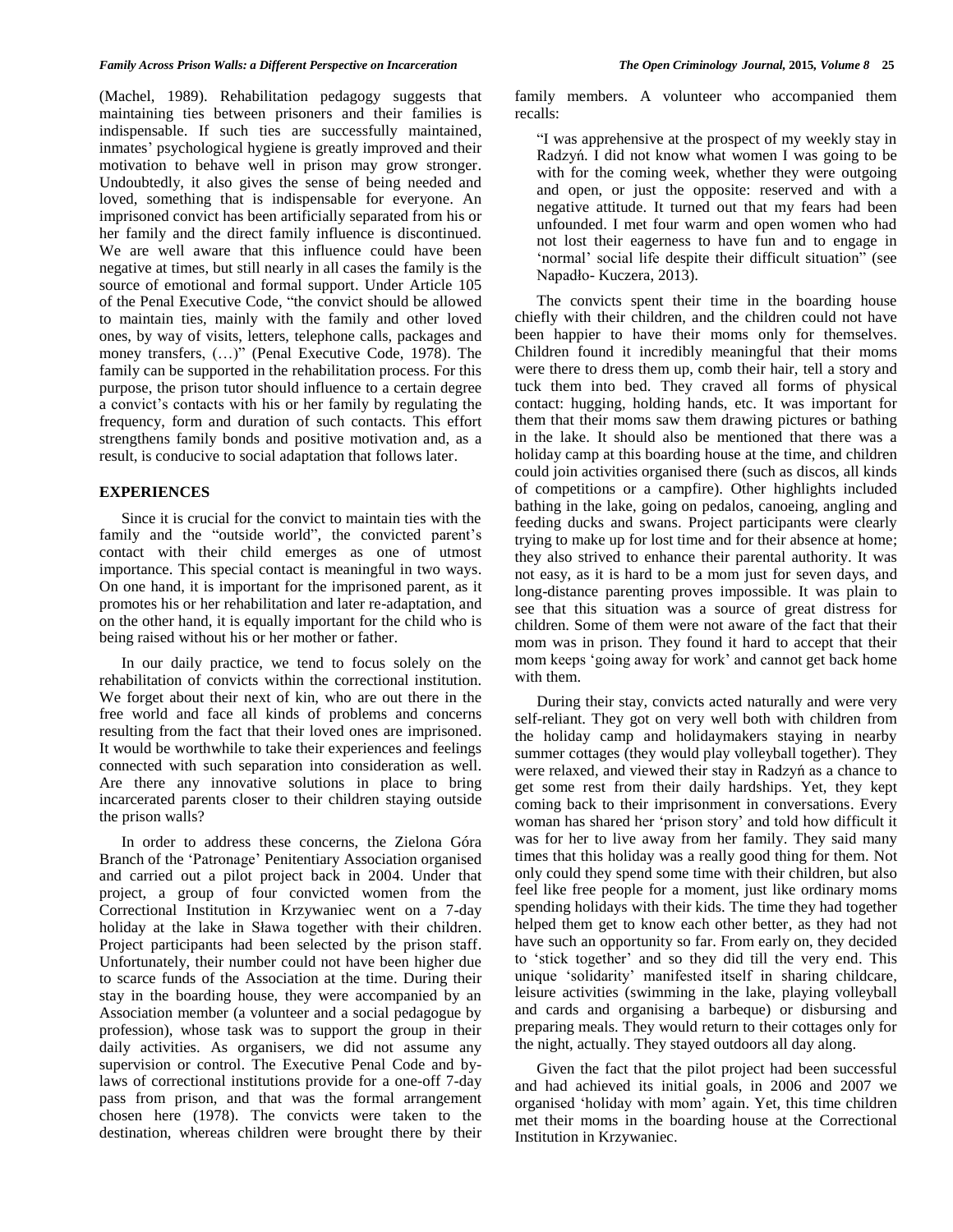An ordinary person living outside prison walls believes that money should not be spent on convicts, on their counselling and support. Unfortunately, there is a lingering stereotype that if someone is "behind bars" then this must be a bad person who probably got their just deserts. One could not be more wrong… Being away from the family every single day and away from beloved children is devastating for the heart, and later for the mind, particularly in the case of women. Parents who cannot be there for their kids on a daily basis do not ask for much. Moms simply wanted to be with their children… to go for a walk together, talk, laugh, prepare milk for breakfast, just be there… It is not much in fact, yet the society is strongly against it. Fortunately, the correctional institution managers share our views; therefore, we may employ practical means to prevent the convicts from relapsing into crime, and thus rehabilitate them effectively. In fig. (**1**) you can see mothers and fathers spend time with theirs kids during the aforementioned holidays.





#### (**b**)



In the summer of 2014, similar holiday for fathers and their children was organised for the first time. Stereotypes and misassumptions might have won again, if we were to think that fathers" bonds with their children are not as strong

as those of mothers, and that they would not handle daily routines and taking care of their children for nearly a week. Fortunately, it proved otherwise. Frolicking, joy and, most of all, love, went on and on.

There were three siblings that caught everyone's attention. Before their father was incarcerated, all children had been staying with him and received great support and love from him. Now they were living apart, and each had a personal drama of their own. It is difficult for them to stay in touch, and they are all actually waiting for the moment when their dad takes them back home. Here is what the youngest sister said about those six days they had spent together:

"My memories from holiday spent together with my dad and siblings. On the first day, we met with dad and others, but the most important thing was that I could meet my brother and sister, whom I had not seen for a long time. (…) When we leave tomorrow, I will miss my dad, and if there is an opportunity we will finally live together. I would really want it to be like in the old days. I would be with my siblings".

The 15-year-old girl put it like this:

"I had a great time with my dad, I met interesting people, and most of all, I could finally spend some time with my siblings. Time flew too fast (…) I am really happy to be here because it has been a while since I had such a good time. (…) I cannot find words to describe how I feel. It has been wonderful and it makes me sad to think I must go back "home". I would truly like to spend some more time with my family, with my dad and siblings".

Their 17-year-old brother put emphasis on the following aspects:

"My memories are mainly about finally meeting my dad, whom I had not seen for a long time, and about doing things together with him like we used to a couple of years ago. During this holiday we have finally found common ground we both had missed. I guess just like everyone who sees their father after a long time, I had this feeling inside at first and I felt a relief that I will now talk to him, even if only for a couple of days, and also learn many things from him, like jumping into water with head down I have just learned recently. My second memory will be about finally meeting my sisters, whom I had not seen for a while, as well, and now we are sitting together at one table, talking and laughing. All this will stay in my memory, and when I recall this holiday, I will smile and carry on, despite all my sorrows (...)".

After the holiday for fathers, holiday for mothers was organised. With the support of the Polish Ministry of Labour and Social Policy, under the Civic Initiatives Fund, a total of 10 convicts from the Correctional Institution in Krzywaniec joined the project this summer. The words of these three children quoted above speak for themselves, and these are just three out of 18 family members. In our daily work we focus on convicts, who in fact have roof over their heads, board and lodging along with the support from the correctional department. Unfortunately, we tend to forget about those who stayed home or entered into other temporary artificial arrangements. From among 18 family members who participated in holiday meetings this year, none has

(**a**)